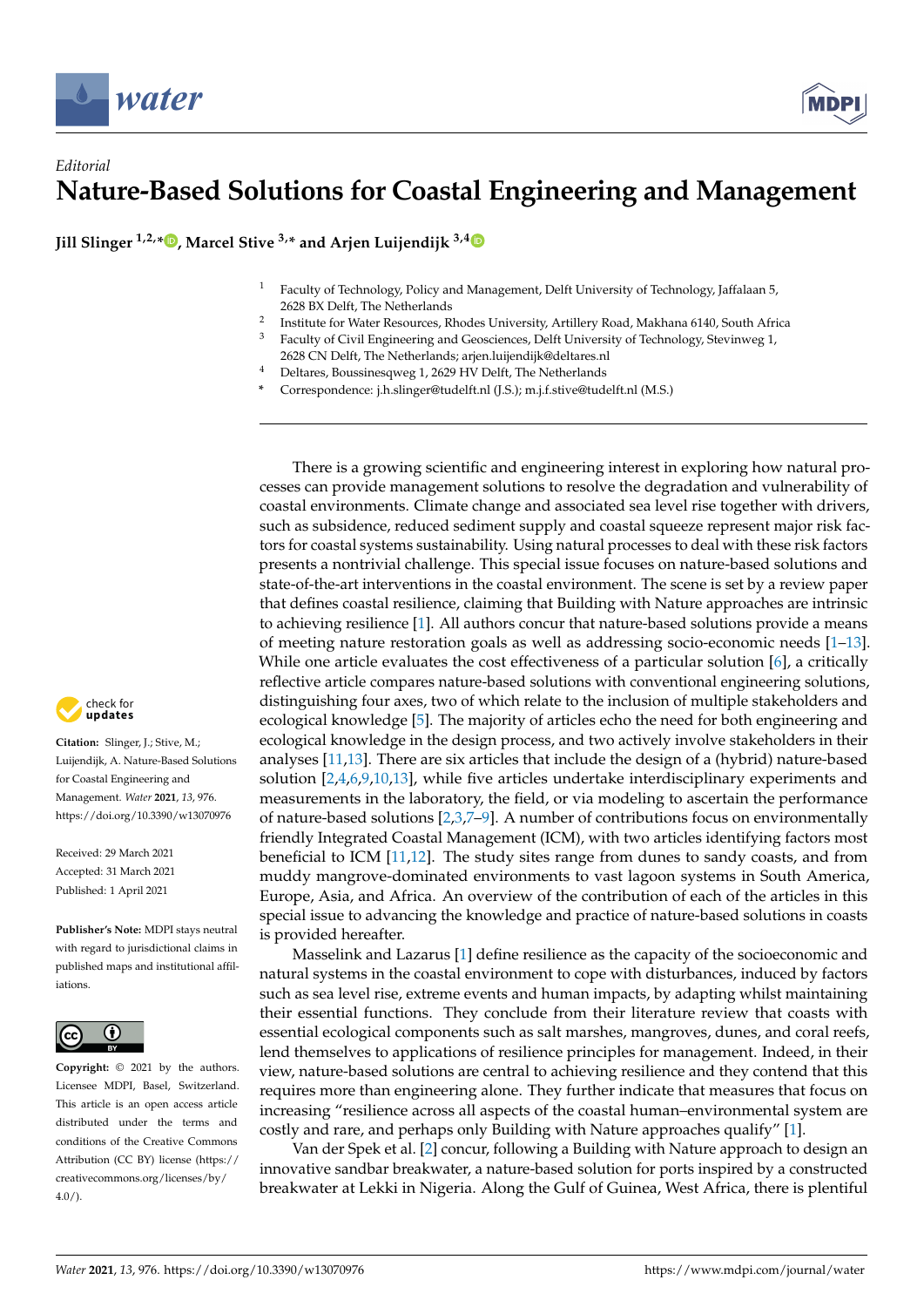sand in the coastal zone and ports are subject to heavy sedimentation on the up-drift side of the breakwaters and rapid burial of (costly) armour rock. The sandbar breakwater relies on this inevitable accretion of sand on the up-drift side, in a sandbar, meaning that less rock and concrete units are needed compared with a conventional breakwater. The local natural coastal dynamics formed the starting point for the Building with Nature design process and the conceptual design was then tested using numerical and physical models. The unconventional geometry of the breakwater means that it is arguably better in wave sheltering than a comparable conventional design. The nature-based solution includes a maintenance and monitoring program to guarantee the ongoing safety of the sandbar breakwater and the navigability of the access channel, and to counteract shoreline retreat on the down-drift side of the port by means of sand nourishment. Given the suitability of the sandbar breakwater as nature-based port solution for coasts with unidirectional alongshore sediment transport, the authors suggest that it could also act as inspiration for more variable sandy coastal environments.

Most beaches on sandy coasts are backed by dunes with the composite beach–dune system providing a natural protection against flooding and acting as a buffer against erosion by storm waves. Instead of fixed and highly managed dune rows, Castelle et al. [\[3\]](#page-4-9) focus on restoration of the natural dynamics at Truc Vert on the French Atlantic coast so as to provide the microhabitat and landscape diversity necessary for enhanced coastal biodiversity. They evaluate a pilot project, analyzing preliminary tests on the reinstatement of natural dynamics in reprofiled coastal dunes. Further vegetation monitoring, aeolian sand transport measurements and morphological surveys at Truc Vert, and at other coastal dune settings in Southwest France, are deemed necessary to provide more insight into the influence of natural processes reinstatement on overall coastal dune response and resilience. They conclude that although reinstating natural processes is desirable, it does not guarantee nature restoration, nor does increased landscape diversity guarantee increased plant and animal species diversity. This can take decades, particularly in dunes.

In their review of the literature, Scheres and Schüttrumpf [\[4\]](#page-4-6) focus on sea dikes identifying that there is potential for their ecological enhancement through nature-based solutions in the foreshore and adapted dike surface protections and/or changed dike geometry. While nature-based solutions in the foreshore have received attention, there is little attention in the literature for ecological enhancements of the dike structure itself. They categorize methods for dike structure enhancement such as vegetated or colonized revetments and identify that technical uncertainties remain related to performance, implementation and efficiency. In identifying these as constituting interdisciplinary challenges for engineers and ecologists, they support the claim of Masselink and Lazarus [\[1\]](#page-4-0) that more than engineering alone is required.

Indeed, Slinger and Vreugdenhil [\[5\]](#page-4-3) adopting a critical reflection method focused on the design process, indicate that ecological knowledge is critical. In seeking to establish the degree to which a hydraulic infrastructure forms a nature-based solution, they distinguish four axes, namely:

- The degree of inclusion of ecological knowledge;
- The extent to which the full infrastructural lifecycle is addressed;
- The complexity of the actor arena taken into account;
- The resulting form of the infrastructural artefact.

They categorize conventional and new sea defense infrastructures on the North and South Holland coasts in terms of these axes, and indicate how nature-based the newly implemented solutions are, and how broadly societal values and stakeholders are taken into account in the design process. Engineers and scientists are called upon to apply this categorization so that the shift towards interdisciplinary nature-based design becomes apparent.

Verhagen [\[6\]](#page-4-2) also compares conventional and nature-based solutions using an example from the muddy coast of Haldia in India. He makes a direct financial comparison between the classical solution of a dike with revetment and a solution with a mangrove belt in front of the dike, demonstrating that constructing a mangrove forest in front of a revetment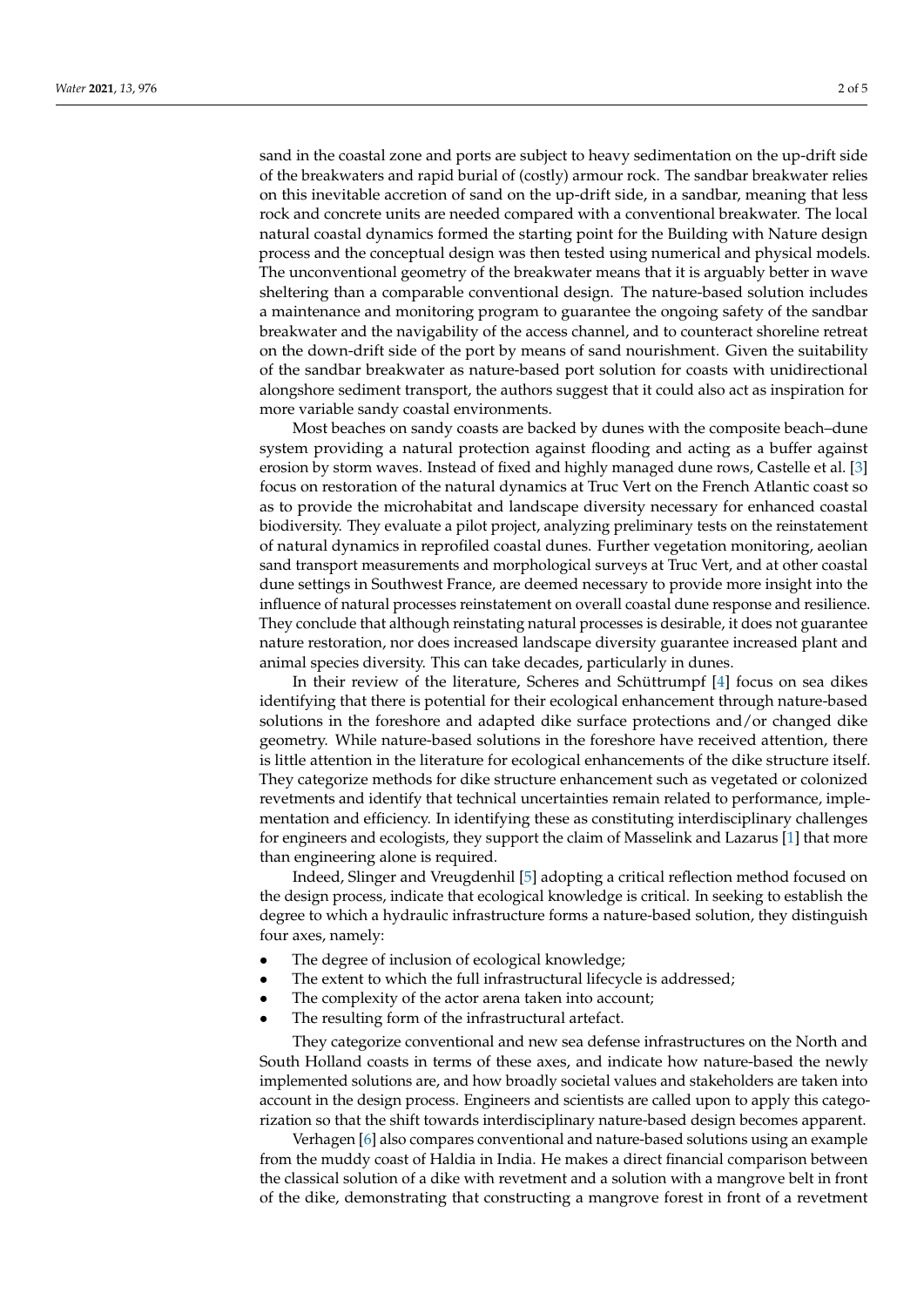decreases the construction costs by a larger amount than the planting and maintenance costs of the mangrove forest. No additional ecosystem benefits are included in the comparison, indicating that for high value, surge prone areas like low lying coastal cities or intensive agriculture, nature-based solutions are better for the environment but may also be more flexible and cheaper.

A low cost alternative suitable for application along muddy coasts are brushwood fences. Brushwood fences comprising bamboo and tree branches have been applied as nature-based solutions in the protection of eroding shorelines and mangrove forests along the Mekong Delta coast. The paper by Dao et al. [\[7\]](#page-4-10) combines experimental work in a laboratory setting with field work in the Mekong Delta to explore the efficacy of the brushwood fences in wave–current dissipation. For this study, fence samples with porosities varying from 62% to about 90% were installed in both a model- and a full-scale set-up in inhomogeneous and staggered configurations. The flow resistance was established by determining the hydraulic gradient under stationary flows. The experimental results indicate that the bulk drag coefficient is strongly dependent on the fence's porosity, the minimum spacing ratio of the configuration (smallest distance that generates the highest turbulence conditions), and the Reynolds number. With decreasing drag coefficient, the Reynolds number increased and then became stable at values in excess of 1000. The drag coefficient also decreased when the minimum spacing ratio was decreased in all the fullscale tests. This supports the inference that the lowest percentage porosity case has the smallest drag coefficient. The spaces between bamboo branches in brushwood fences are irregular, making the flow reduction somewhat unpredictable. However, a new method for predicting the bulk drag coefficient of wooden fences in the field is developed that makes use of the relationship between drag coefficient and the turbulent friction coefficient.

Drawing on flume experimental data related to wave attenuation by vegetated foreshores, the research by Niazi et al. [\[8\]](#page-4-12) sought to deepen understanding of the parameters influencing wave attenuation by mangroves and salt marshes. A stochastic model of these ecosystem effects was developed using nonparametric Bayesian networks (NPBNs) to capture the dependence amongst the variables of interest. By modeling salt marsh and mangrove systems stochastically, a holistic system-based response to variations in individual variables was obtained. The NPBNs proved capable of generating physically realistic, yet diverse boundary conditions that are useful for cross-disciplinary system-based sensitivity analysis and filling information in data-scarce environments. Results indicate that when the generated boundary conditions are applied in hydrodynamic modeling studies, the bulk simulation time decreases and the authenticity of the overall system response increases. Fundamental to this type of modeling is the inclusion of bio-geomorphological knowledge that goes beyond standard modeling efforts by engineers alone.

Biogeomorphological knowledge is intrinsic to the approach of Muller et al. [\[9\]](#page-4-7) who followed a Building with Nature approach to port development in Tongzhou Bay on the Jiangsu coast of the People's Republic of China. Tongzhou Bay is the site of large-scale land reclamations and ongoing development. It is an area of extensive intertidal mudflats supporting many species, including several endangered migratory shorebirds. The deep tidal channels intersecting the mudflats mean that the area also has aquaculture potential and that the construction of a deep-sea port is considered. Solutions that not only allow for port development, but also enhance the natural growth of valuable habitat were sought. Using bird spatial distributional data in combination with hydro-morphodynamic modeling, the preferred ecotopes of two endangered shorebird species, the Great Knot *Calidris tenuirostris* and the Bar-tailed Godwit *Limosa lapponica* were characterized in terms of inundation frequency, salinity and silt content and their distribution determined under different port designs. The simulation results showed clear differences in siltation patterns, and in the preservation and enhancement of the preferred ecotopes. This provides valuable input to decision making on port designs and demonstrates the contribution of morphological and habitat suitability modeling in the design of large-scale reclamations and port constructions, especially in dynamic areas such as Tongzhou Bay. Indeed, the authors emphasize the need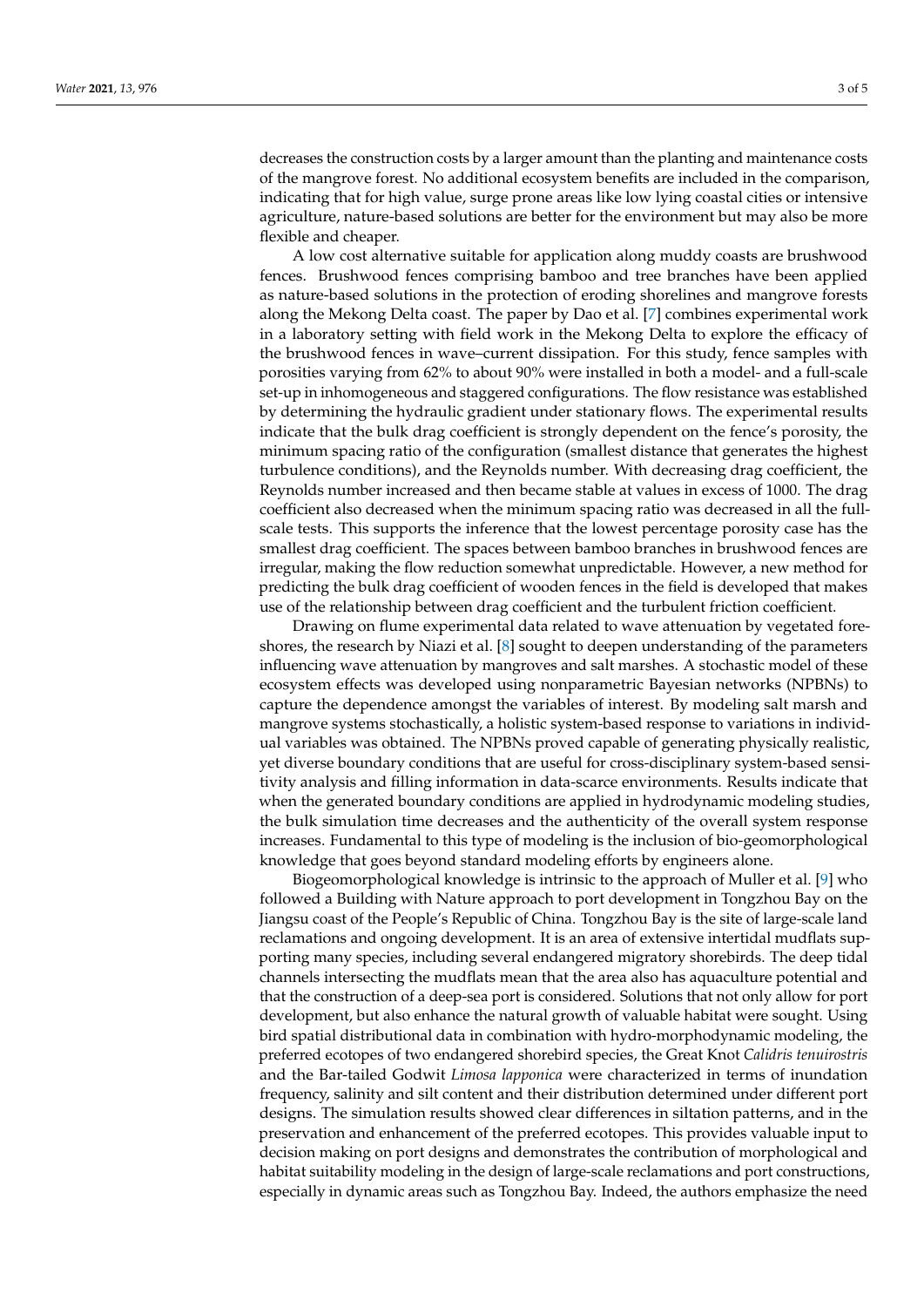for multidisciplinary cooperation between different disciplines from the outset to ensure more successful outcomes in terms of sustainability and societal support.

Similarly, Maiolo et al. [\[10\]](#page-4-8) are motivated by the need for concerted action to preserve the ecosystems and biodiversity of the Mediterranean Sea. They report on a stepwise approach to restore the environment at Calabaia Beach in Italy while protecting existing assets. Long term adaptation strategies envisaged by the EUROSION project as alternative long-term regional responses to climate change and the increased threat of coastal erosion are reinterpreted by Maiolo et al. [\[10\]](#page-4-8) as steps in a sequential approach culminating in nature-based solutions. This means that they see the severe erosion of the Calabaia Beach in the last century as the outcome of a (i) do nothing strategy. This is followed by a (ii) hold the line strategy in which several sea-defenses were constructed at the beach, followed by a (iii) move seaward strategy comprising a submerged breakwater and groynes (built using material taken from the former structures) as well as a perched sand nourishment. Finally, a nature-based solution viewed as a (iv) limited intervention strategy is planned. This includes the introduction and monitoring of indigenous seagrass beds. Planting of *Posidonia oceanica* at Calabaia Beach will be achieved by grafting seeds and cuttings onto biodegradable films, containing all the necessary nutrients, and anchoring these to the seabed. This nature-based solution is viewed as the final step in the restoration of ecosystem function in addition to the protection of humans and assets.

Baltranaite et al. [[11\]](#page-4-4) are also concerned with sustainable coastal management. They investigate the factors necessary for successful application of a systems approach in ICM implementation, particularly in the Baltic States and Kaliningrad Oblast of Russia. The systems approach is defined as an iterative process of issue-oriented, multidisciplinary inquiry, requiring a holistic rather than a reductionist, single discipline orientation and integrating the three pillars of sustainable development, namely environmental protection, social progress and economic growth. Specifically, the perceived credibility and usefulness of the broad-scale multidisciplinary scientific knowledge and methods of the systems approach at the regional level in Estonia, Latvia, Lithuania, and the Kaliningrad Oblast of the Russian Federation are investigated. A retrospective analysis of twenty completed and ongoing ICM case studies from all nine Baltic Sea countries was undertaken, covering diverse coastal themes. Strengths–Weaknesses–Opportunities–Threats (SWOT) analyses were carried out for each case study, as well as an analysis of the benefits that could be derived from a systems approach. Five principal components were found to explain over 84% of the total variance in the multivariate analysis of the case study data. These are: Stakeholder Involvement; Research Base; Planning Consistency; Policy Environment, and Development of Plans/Strategies. Involving a wide range of stakeholders throughout all process stages was revealed as critical to further implementation of ICM principles based on a systems approach in the Baltic States and the Russian Federation. In the longer term, the integration of ICM and maritime spatial planning into the statutory national spatial planning systems is found to be critically important.

Mestanza-Ramón et al. [\[12\]](#page-4-11) adopt a similar approach, applying a Strengths–Weaknesses– Opportunities–Threats (SWOT) analysis based on a literature review to inform future management and policy development related to beach tourism in mainland Ecuador and the Galapagos Islands. The 10 factors they considered were Policies, Regulations, Responsibilities, Institutions, Strategies and Instruments, Training, Economic Resources, Information, Education for Sustainability, and Citizen Participation. Four key aspects were highlighted as strengths, namely Policies, Responsibilities, Institutions, and Citizen Participation. The most significant weaknesses were found to be Regulations and Education for Sustainability. Strategies and Instruments, and Information, represent opportunities, whereas the threats were Economic Resources and Training. Although Ecuador developed a certification standard that establishes the requirements that beaches must meet to obtain a tourist quality certification in 2012, this norm has not yet been applied. Therefore, although Ecuador has more policies and regulation instruments regarding ICM tourism than other countries in the region, it lacks clear sustainable practices for beach tourism. By promoting